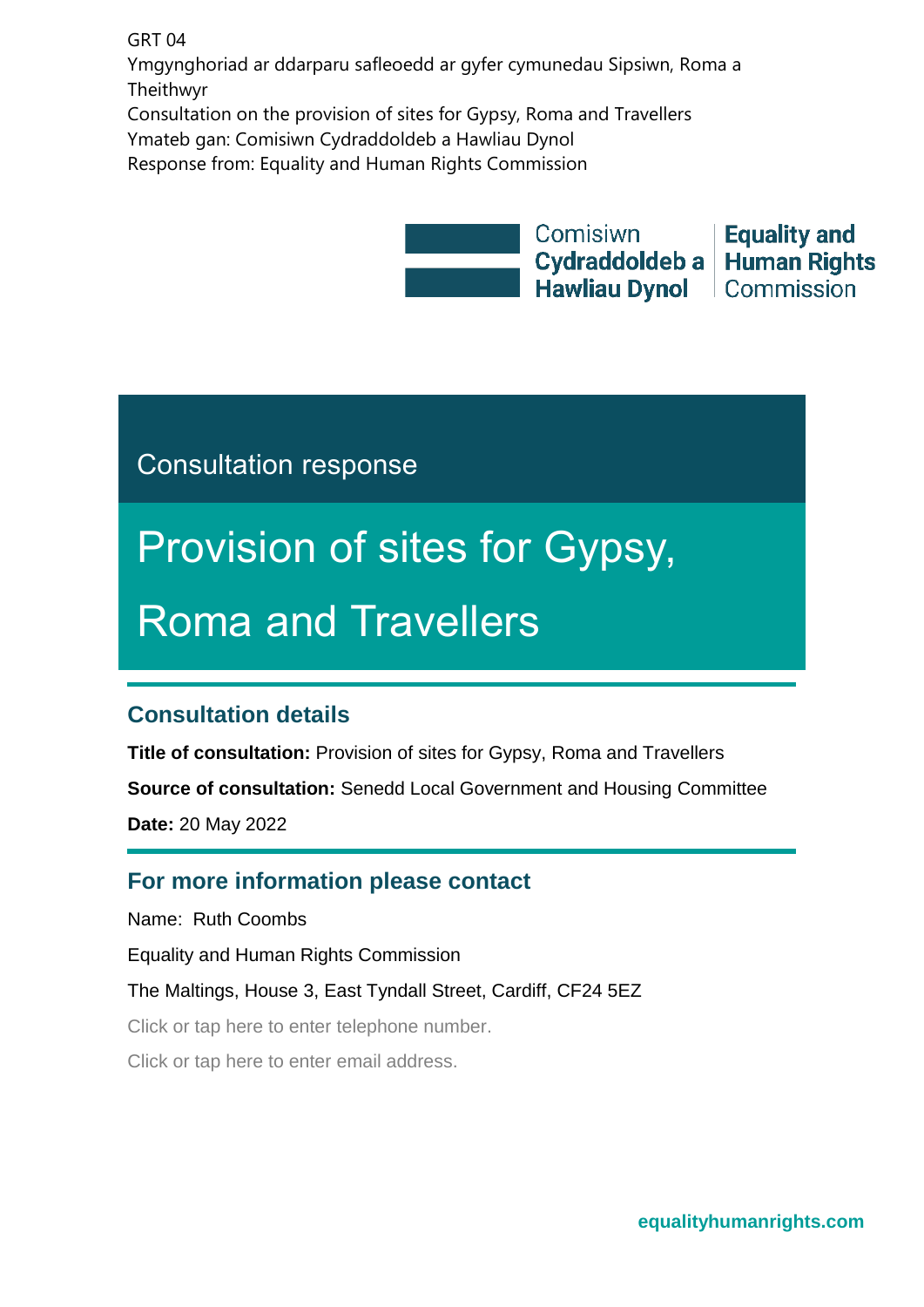## **Contents**

| Implications of Police, Crime, Sentencing, and Courts Bill  3       |  |
|---------------------------------------------------------------------|--|
| Welsh Government and local authority Public Sector Equality Duties7 |  |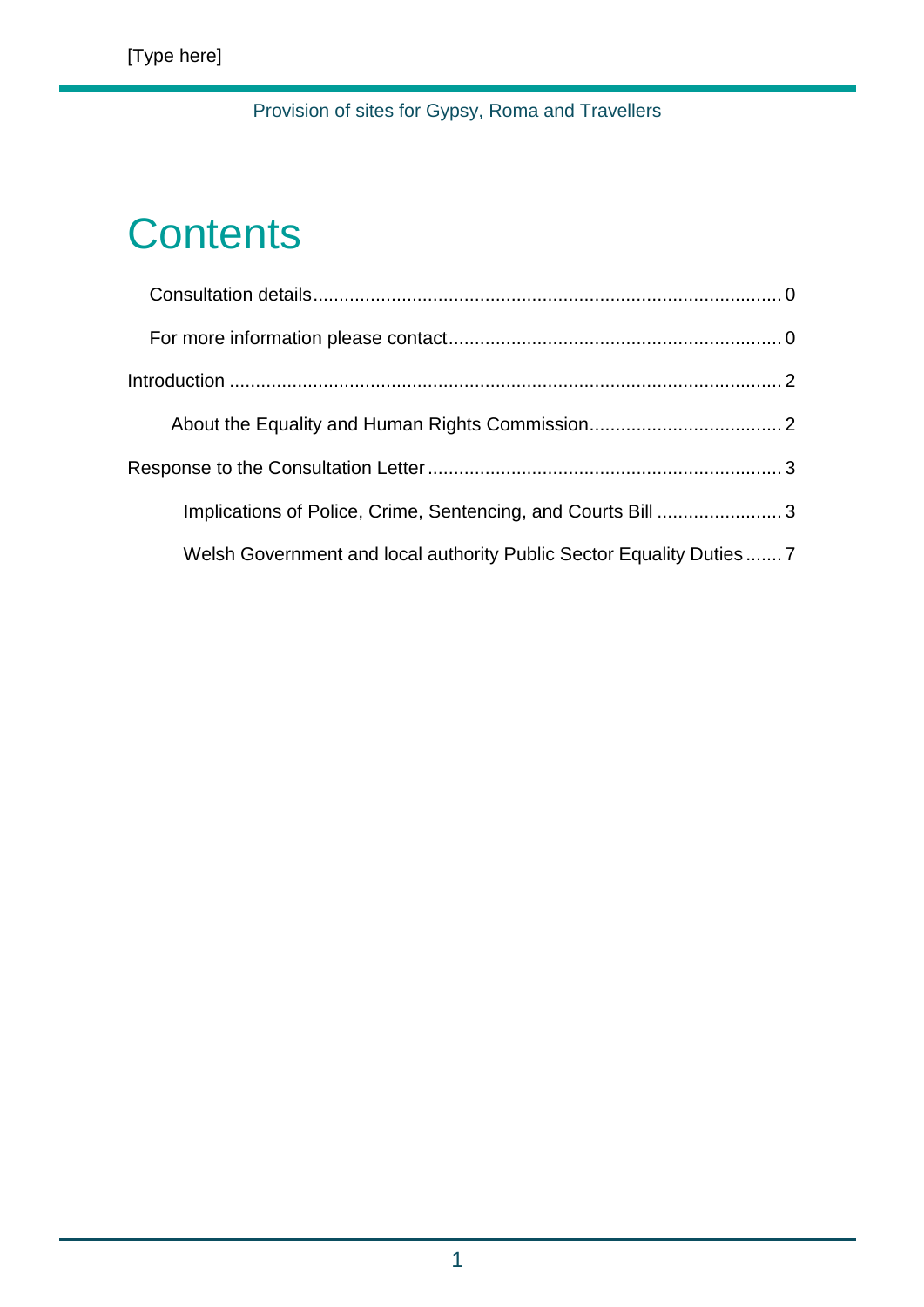## <span id="page-2-0"></span>**Introduction**

### <span id="page-2-1"></span>**About the Equality and Human Rights Commission**

The Equality and Human Rights Commission ('the Commission') is Great Britain's national equality body and has been awarded an 'A' status as a National Human Rights Institution (NHRI) by the United Nations. Our job is to help make Britain fairer. We do this by safeguarding and enforcing the laws that protect people's rights to fairness, dignity and respect. The Commission has been given powers to advise Governments across England, Scotland and Wales on the equality and human rights implications of legislation and policy. We can also publish information or provide advice, on any matter related to equality, diversity and human rights.

This response addresses the implications of the UK Government's Police, Crime, Sentencing and Courts Bill and discharge of the Public Sector Equality Duty (PSED) by Welsh Government and local authorities when considering site provision for Gypsy, Roma and Traveller people.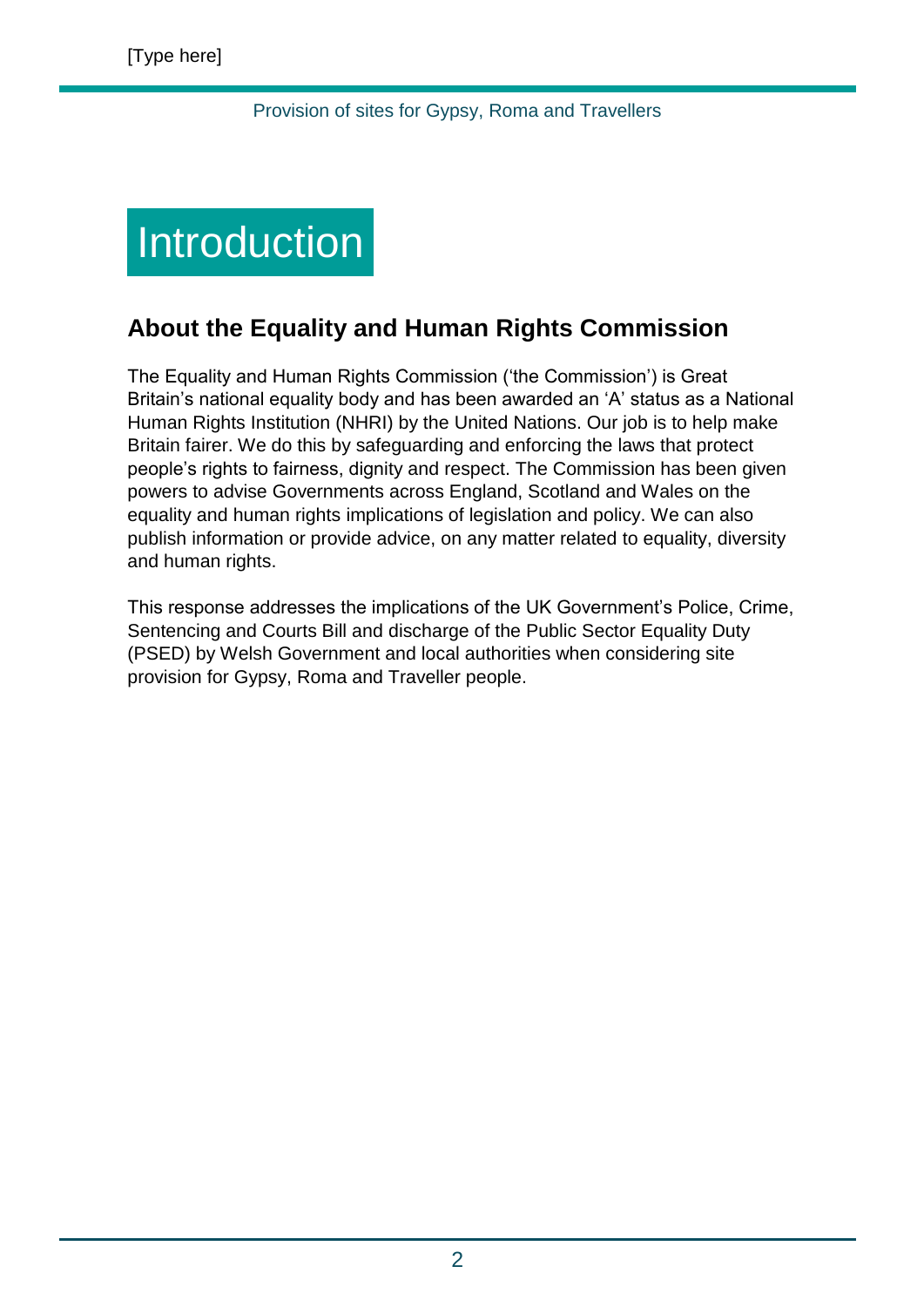### <span id="page-3-0"></span>Response to the Consultation Letter

### **Implications of provisions in the UK Government's Police, Crime, Sentencing and Courts Bill**

We support the UK Government's commitment to tackle serious crime and promote a fair justice system and welcome some measures in the Bill' such as those with aim to reduce the use of custodial remand for children.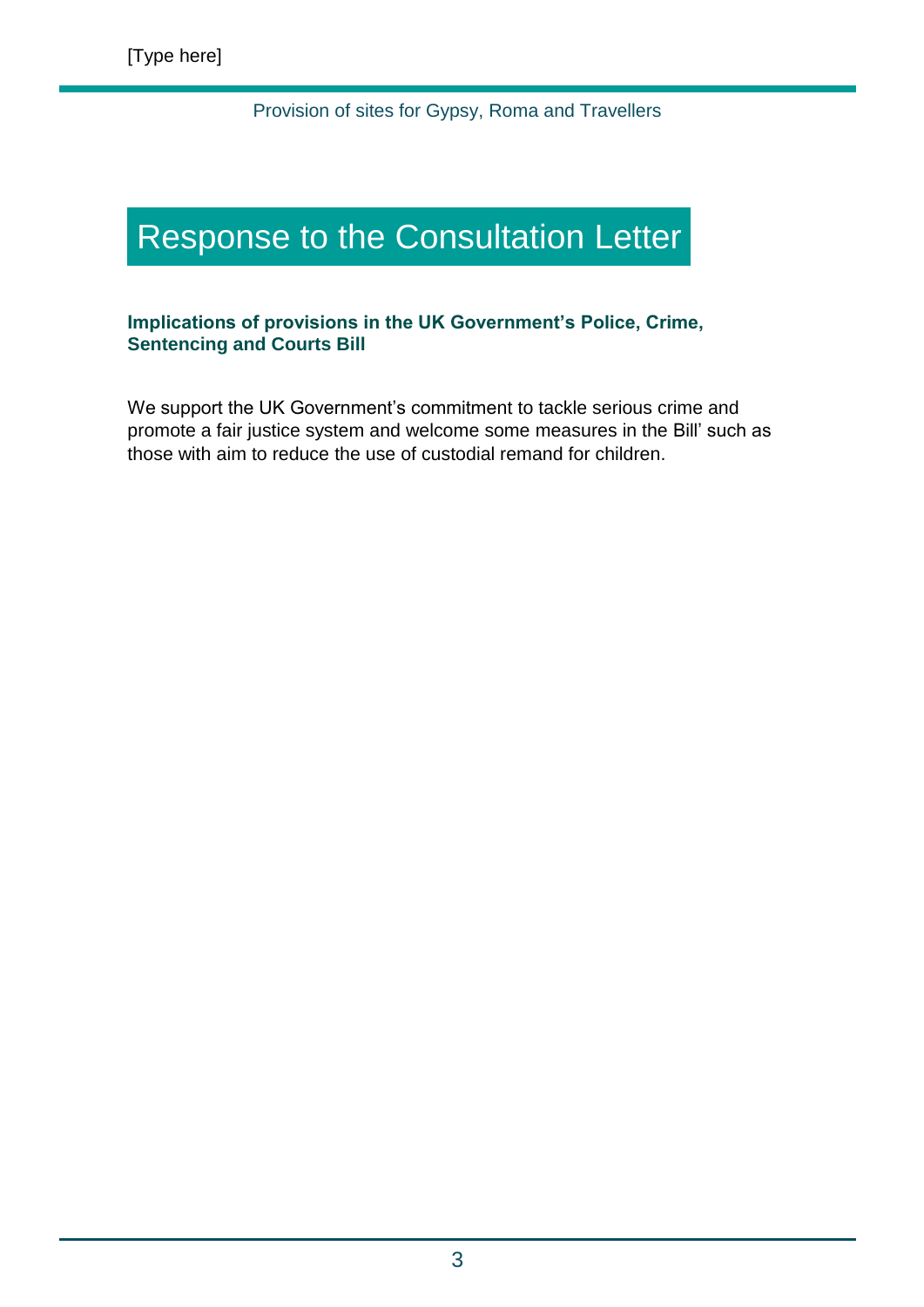$\overline{a}$ 

### Provision of sites for Gypsy, Roma and Travellers

However, as set out in our [July 2021 briefing,](https://www.equalityhumanrights.com/sites/default/files/ehrc_briefing_on_the_police_crime_sentencing_and_courts_bill_report_july_2021.docx) we remain concerned that the criminalisation of trespass and accompanying police powers could have a profound effect on Gypsy, Roma and Traveller (GRT) groups who already face a shortage of authorised sites,<sup>1</sup> and disproportionately interferes with the right to respect for private and family life under Article 8 and 14 of the European Convention on Human Rights (EHCR) [Article 8 of the Human Rights Act 1998.](https://www.legislation.gov.uk/ukpga/1998/42/schedule/1/part/I/chapter/7) The Bill will create a criminal offence of trespass for those residing or intending to reside on land with a single vehicle without the consent of the occupier<sup>2</sup> and expand police powers to seize property, including vehicles which may act as a family home.<sup>3</sup> The civil law currently allows police to direct individuals residing on land with six or more vehicles to leave where damage has been caused or threatening or abusive words or behaviour used and where an officer "reasonably believes" the occupier has taken "reasonable steps" to ask those on the land to leave.<sup>4</sup> Further powers are available to police where they consider the offence of aggravated trespass has been committed.<sup>5</sup>

The courts have recognised and protected the right of the Gypsy and Traveller community to maintain a nomadic lifestyle $6$  and identified the lack of available alternative sites as relevant to the proportionality of injunctions to prevent unauthorised encampments.<sup>7</sup> Part 4 of the Bill is likely to exacerbate existing

<sup>1</sup> Friends, Families and Travellers (2020), [No place to stop: Research on the five](https://www.gypsy-traveller.org/wp-content/uploads/2020/02/Research-on-the-five-year-supply-of-deliverable-Gypsy-and-Traveller-sites-in-the-South-East-of-England.pdf)  [year supply of deliverable Gypsy and Traveller sites in the South East of](https://www.gypsy-traveller.org/wp-content/uploads/2020/02/Research-on-the-five-year-supply-of-deliverable-Gypsy-and-Traveller-sites-in-the-South-East-of-England.pdf)  [England.](https://www.gypsy-traveller.org/wp-content/uploads/2020/02/Research-on-the-five-year-supply-of-deliverable-Gypsy-and-Traveller-sites-in-the-South-East-of-England.pdf)

<sup>2</sup> Clause 62. Provision restricted to England and Wales.

<sup>3</sup> If the individual fails to leave the land or, having left, re-enters it with the intention of residing there without the consent of the occupier of the land, he or she can be arrested and his or her vehicle can be impounded.

<sup>4</sup> [Criminal Justice and Public Order Act \(CJPOA\) 1994, section 61.](https://www.legislation.gov.uk/ukpga/1994/33/section/61)

<sup>5</sup> [Criminal Justice and Public Order Act \(CJPOA\) 1994, section 69.](https://www.legislation.gov.uk/ukpga/1994/33/section/69) Aggravated trespass occurs where a trespasser does something to intimidate a person engaging in lawful activity on the land or to disrupt or obstruct that activity.

<sup>6</sup> *Chapman v UK* [2001] 33 EHRR 399; *London Borough of Bromley v Persons Unknown, London Gypsies and Travellers and Others* [2020] EWCA Civ 12.

<sup>7</sup> *London Borough of Bromley v Persons Unknown, London Gypsies and Travellers and Others* [2020] EWCA Civ 12.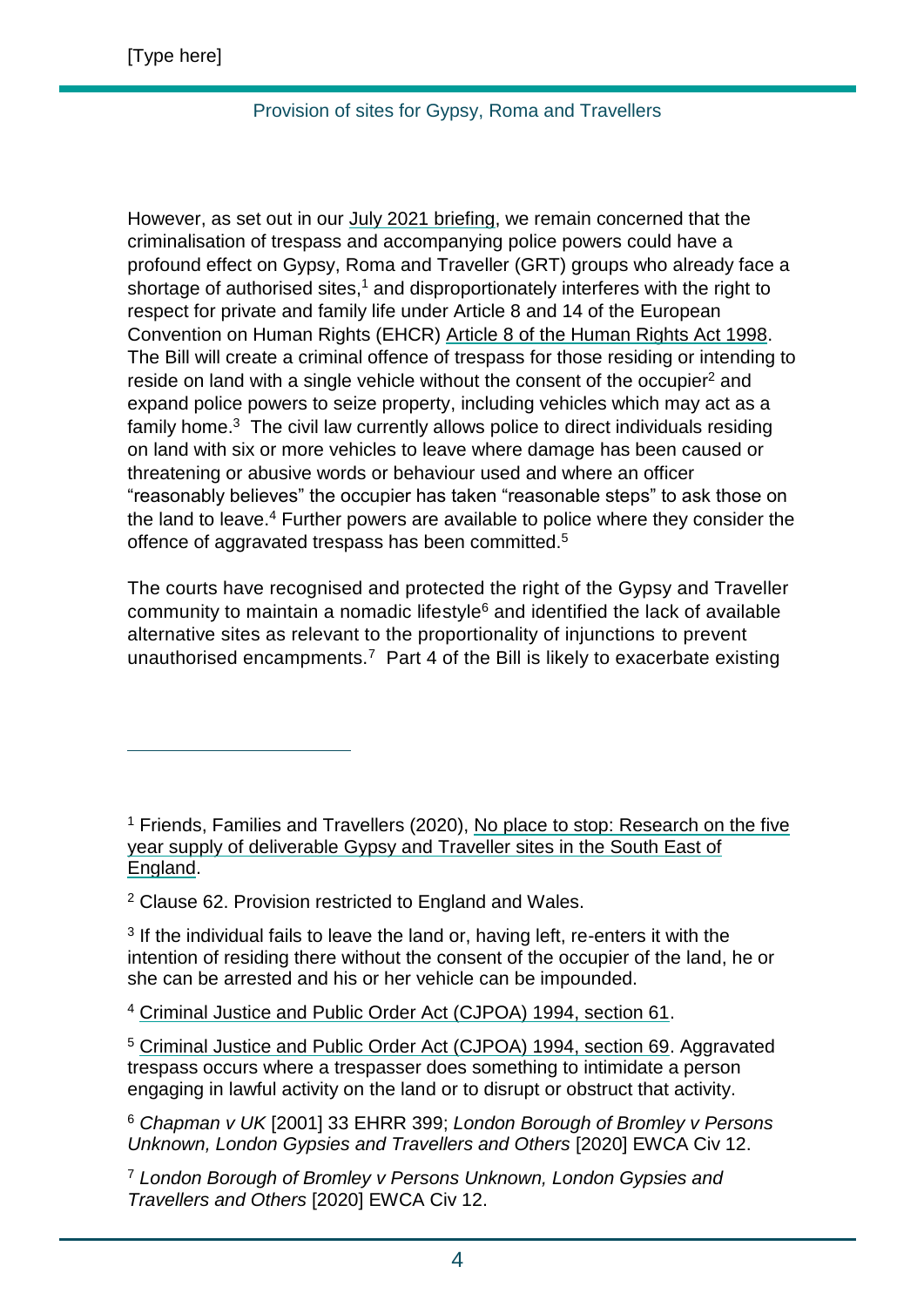disadvantages across multiple areas of life, including difficulty accessing healthcare and often low standards of housing.<sup>8</sup>

 **The Commission has advised the UK Government to reconsider measures to expand the criminalisation of trespass and accompanying police powers, which disproportionately interfere with the right to respect for private and family life for Gypsy, Roma and Traveller (GRT) groups under Article 8 and 14 of the ECHR.** 

### **Welsh Government and local authority Public Sector Equality Duties**

Welsh Government and local authorities must comply with the Public Sector Equality Duty (PSED) and Socio-economic Duty (SED) when undertaking or reviewing needs assessments, planning provision, and developing and implementing policy in relation to provision of sites for Gypsy, Roma and Travellers.

Gypsies, Roma and Travellers are a seriously disadvantaged group. Our Is [Wales Fairer? 2018](https://www.equalityhumanrights.com/en/publication-download/wales-fairer-2018) report showed that Gypsy, Roma and Travellers continued to have poor access to healthcare, poorer health and lower education attainment compared to other groups.<sup>9</sup> A qualitative research study found that current and historical accommodation insecurity negatively impacts health for Gypsy, Roma and Traveller people, and that effectively addressing accommodation insecurity and provision of sites will have a positive effect both on community members' health and on the wider social determinants that impact on their intergenerational health and wellbeing such as education and employment.<sup>10</sup>

 $\overline{a}$ 

<sup>&</sup>lt;sup>8</sup> Equality and Human Rights Commission (2018), [Is Britain Fairer?](https://www.equalityhumanrights.com/sites/default/files/is-britain-fairer-accessible.pdf)

<sup>9</sup> EHRC (2018), [Is Wales Fairer? 2018,](https://www.legislation.gov.uk/ukpga/1998/42/schedule/1/part/I/chapter/7) pp.9, 66

<sup>&</sup>lt;sup>10</sup> The Traveller Movement (2016) Impact of Insecure Accomodation on Gypsy, [Roma and Traveller Health](https://wp-main.travellermovement.org.uk/wp-content/uploads/2021/09/Impact-of-Insecure-Accommodation-on-GRT-Health-2016.pdf)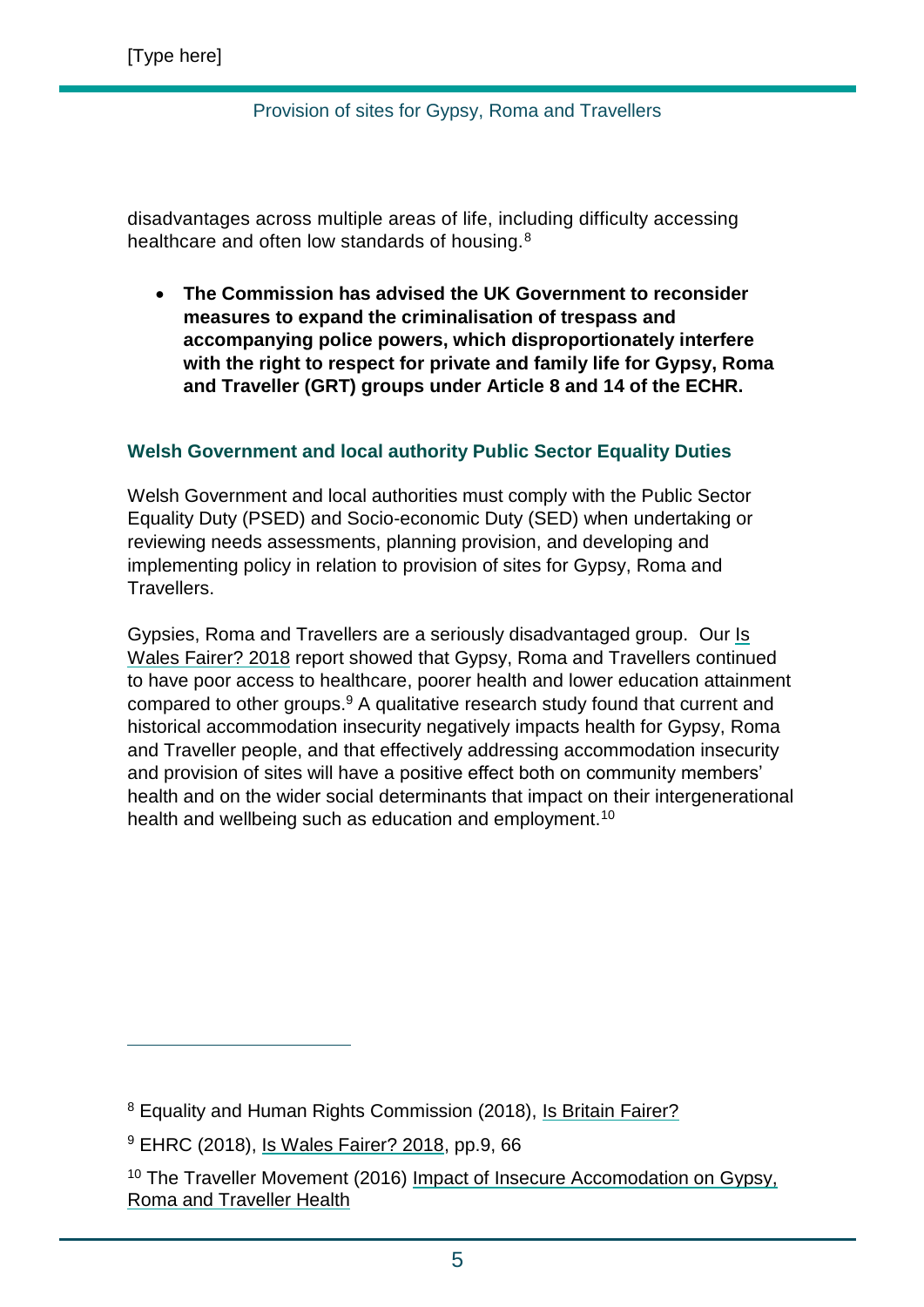The Welsh Government [Enabling Gypsies, Roma and Travellers plan](https://gov.wales/enabling-gypsies-roma-and-travellers-plan) shows that with planning and care it is possible to develop new Gypsy and Traveller sites providing for the needs of the Gypsy and Traveller community without causing concern to the settled community. However, it is clear that further work is required to develop authorised sites as according to the 'Gypsy and Traveller Caravan Count: January 2021' eight local authorities reported having no pitches on 31 January 2021.<sup>11</sup> The Welsh Government must ensure that human rights are embedded in all of their actions and that they fulfil international obligations. Providing suitable accommodation for Gypsies, Roma and Travellers is key to this. The United Nations Committee on the Elimination of Racial Discrimination has recommended that the provision of suitable sites is prioritised and in their 'Concluding observations on the combined twenty-first to twenty-third periodic reports of the United Kingdom of Great Britain and Northern Ireland' they concluded that the situation of Gypsies, Roma and Travellers had not improved.<sup>12</sup>

The PSED requires public authorities to have 'due regard' to the need to eliminate discrimination in the exercise of their functions, advance equality of opportunity between groups of people with protected characteristics and foster good relations. The duty includes a requirement to assess how decisions and policies may adversely affect groups of people with different protected characteristics, and to consider how to meet their particular needs. <sup>13</sup> Walesspecific duties include the requirement for listed bodies to state equality objectives, report on progress towards them and to engage with people with protected characteristics when making policy decisions<sup>14</sup>.

<sup>13</sup> [Equality Act 2010,](https://www.legislation.gov.uk/ukpga/2010/15/pdfs/ukpga_20100015_en.pdf) Section 149.

 $\overline{a}$ 

<sup>11</sup> <https://gov.wales/gypsy-and-traveller-caravan-count-january-2021-html>

<sup>12</sup>[https://tbinternet.ohchr.org/\\_layouts/15/treatybodyexternal/Download.aspx?symbolno=CERD/C](https://tbinternet.ohchr.org/_layouts/15/treatybodyexternal/Download.aspx?symbolno=CERD/C/GBR/CO/21-23&Lang=En) [/GBR/CO/21-23&Lang=En](https://tbinternet.ohchr.org/_layouts/15/treatybodyexternal/Download.aspx?symbolno=CERD/C/GBR/CO/21-23&Lang=En)

<sup>&</sup>lt;sup>14</sup> For guidance on the Wales specific duties, see the Commission's **Essential** [Guide to the Public Sector Equality Duty: An Overview for Listed Public](https://www.equalityhumanrights.com/sites/default/files/essential_guide_to_the_public_sector_equality_duty_wales.pdf)  [Authorities in Wales](https://www.equalityhumanrights.com/sites/default/files/essential_guide_to_the_public_sector_equality_duty_wales.pdf) and [Technical Guide: Public Sector Equality Duty in Wales](https://www.equalityhumanrights.com/en/publication-download/technical-guidance-public-sector-equality-duty-wales)